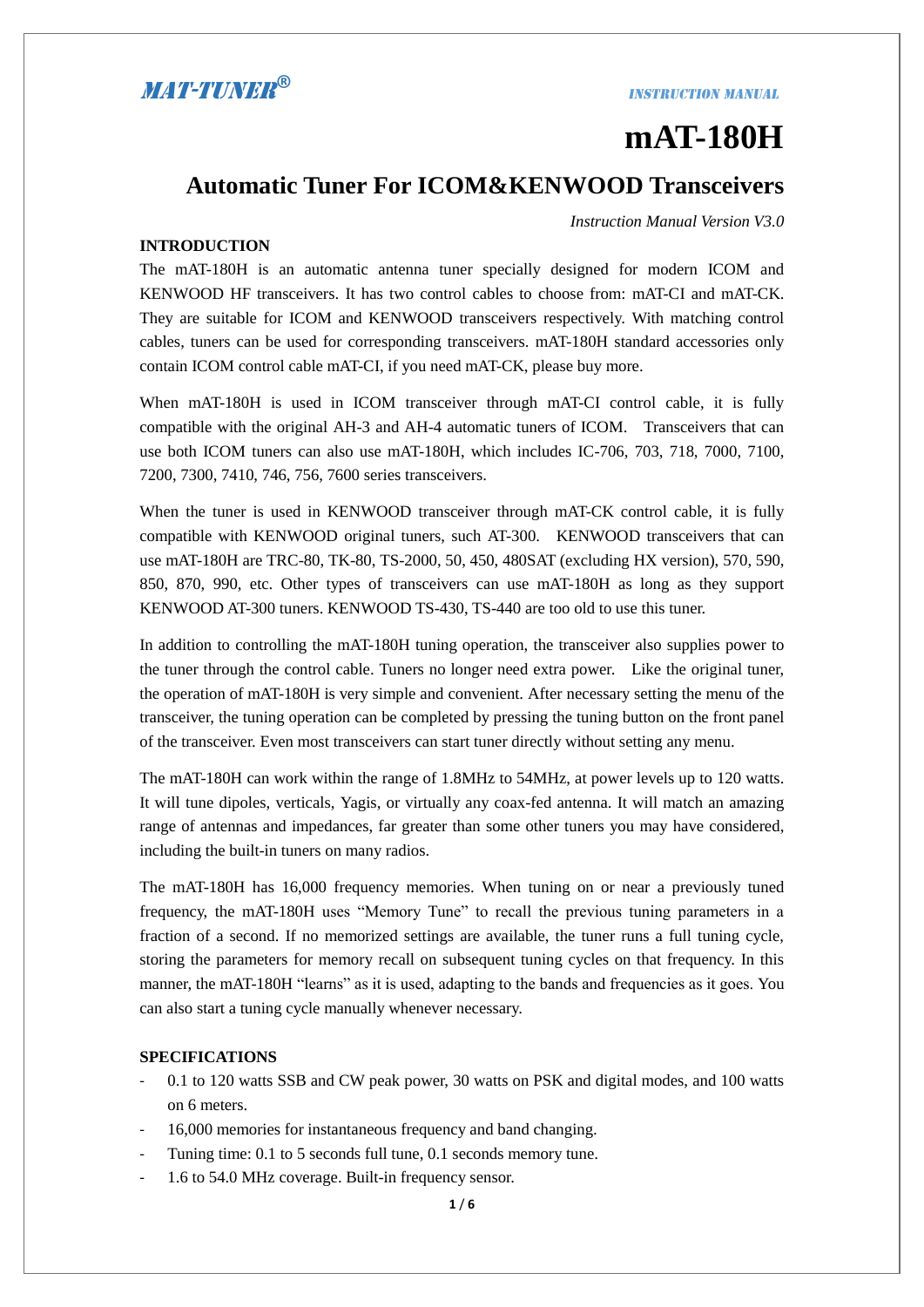- Tunes 5 to 1500 ohm loads.
- For dipoles, verticals, Vees, beams, whip, wire or any coax-fed antenna.
- Dimensions: 20cm x 13cm x 4cm (L x W x H).
- Weight: 0.8Kg.

### **AN IMPORTANT WORD ABOUT POWER LEVELS**

**The mAT-180H is rated at 120 watts maximum power input at most. Many ham transmitters and transceivers, and virtually all amplifiers, output well over 120 watts. Power levels that significantly exceed specifications will definitely damage or destroy your mAT-180H. If your tuner fails during overload, it could also damage your transmitter or transceiver. Be sure to observe the specified power limitations.**

### **FRONT PANEL**

On the front panel there are six pushbuttons and four LED indicator lights.

[SAVE]: Save current configuration to memory.

[CUP] / [CDN]: Manually increase/decrease capacitance.

[LUP] / [LDN]: Manually increase/decrease inductance.

[TUNE]: Initiates a tuning cycle.

1.5, 2.0, and >3.0 LEDs: Indicate SWR.



### **REAR PANEL**

The rear panel of the mAT-180H features five connectors.

- **ANTENNA**: SO-239 connector for coax cable from antenna. **When using the ANTENNA connector, there should be no wire attached to the WIRE binding post.**
- **RF IN:** Connect a 50 ohm coax jumper cable from this standard SO-239 connector to the ANT jack on the back of the transceiver.
- **Radio:** This 4-pin mini-DIN connector is connected to the tuner control socket of the transceiver through a matching control cable. DC power is also supplied over this jack.
- **WIRE:** Binding post for connecting single wire antennas. **When using the WIRE binding post, there should be no coax cable connected to the Antenna connector.**
- **GND:** Connect to antenna system ground.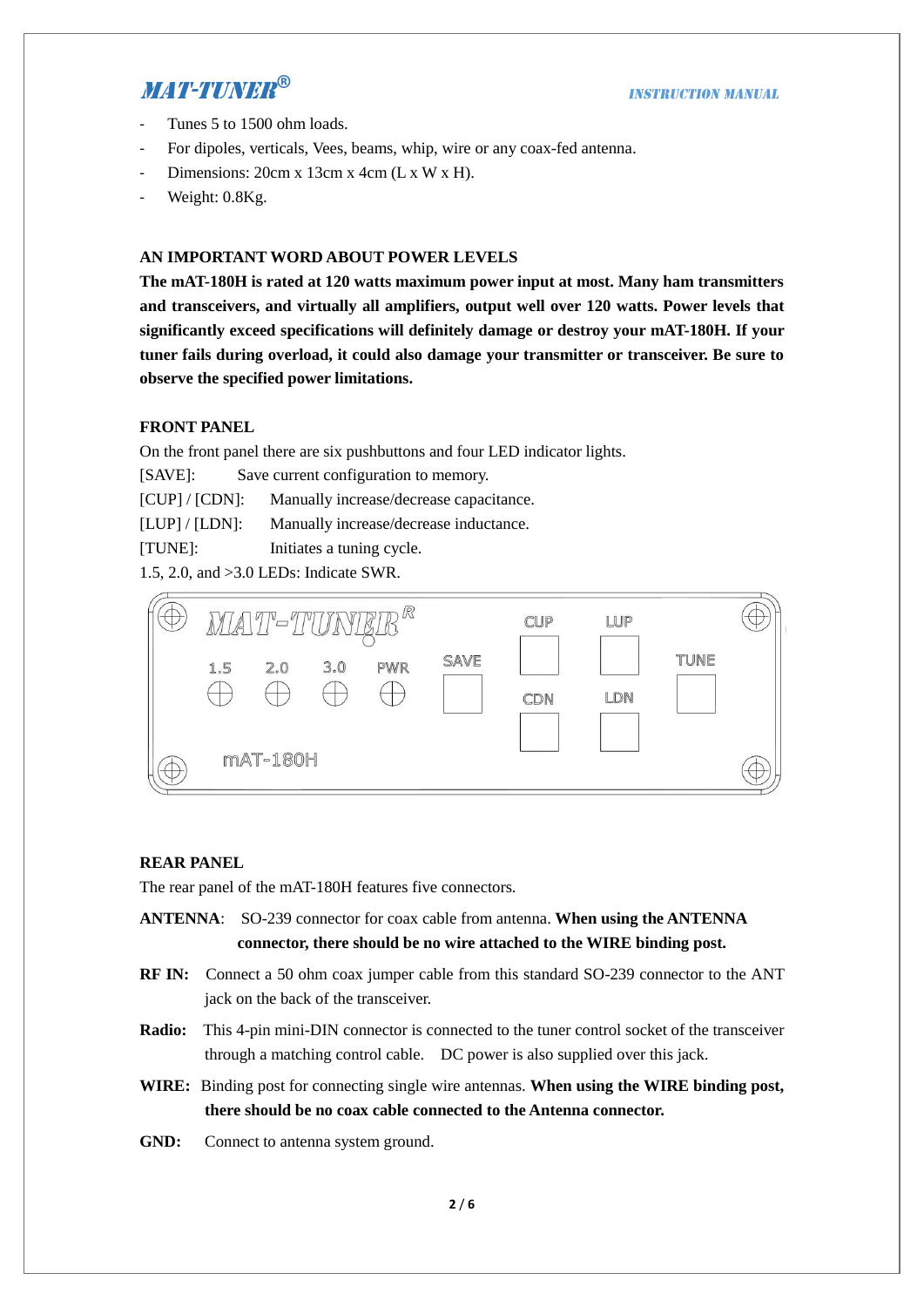#### **INSTRUCTION MANUAL**



### **CONTROL CABLE**

Control cables are used to transmit control commands between transceivers and tuners. Their standard length is 50 centimeters. If it is desired that the mAT-180H is positioned farther from the transceiver than this cable length allows, a custom cable will need to be constructed. This can be accomplished in two ways: Cut the supplied cable and solder a jumper wire between all the connections, or purchase new connectors and cable to construct a custom-length interface cable from scratch.

The socket used to connect the control cable on the tuner is shown below, it is on the rear panel.



When you make your own customized length control cable, make sure the connection is correct. The wrong connection will cause the tuner not to work properly, or even damage. Too long control cable may cause RF interference to tuner and affect its work. When the length requirement is satisfied, the length of control cable should be shortened as far as possible, and appropriate anti-interference measures should be taken.

#### **INSTALLATION**

The mAT-180H tuner is designed for indoor operation only, it is not water resistant. If you use it outdoors (Field Day, for example), you must protect it from rain, dew and steam. Always turn your radio off before plugging or unplugging anything. The radio may be damaged if cables are connected or disconnected while the power is on.

### IMPORTANT WARNING

When the tuner is working, there is a high voltage inside. In order to ensure personal safety, do not use it when the shell is opened! Don't touch the antenna with your hand when the transceiver is transmitting, it will cause burns!

### **Compatible Transceivers**

Any ICOM 100 watt transceiver that supports the AH-3 or AH-4 ICOM tuners. This includes: IC-706, 703, 718, 7000, 7100, 7200, 7300, 7410, 746, 756, 7600 series transceivers.

Any KENWOOD 100 watt transceiver that supports the AT-300 KENWOOD tuners. This includes: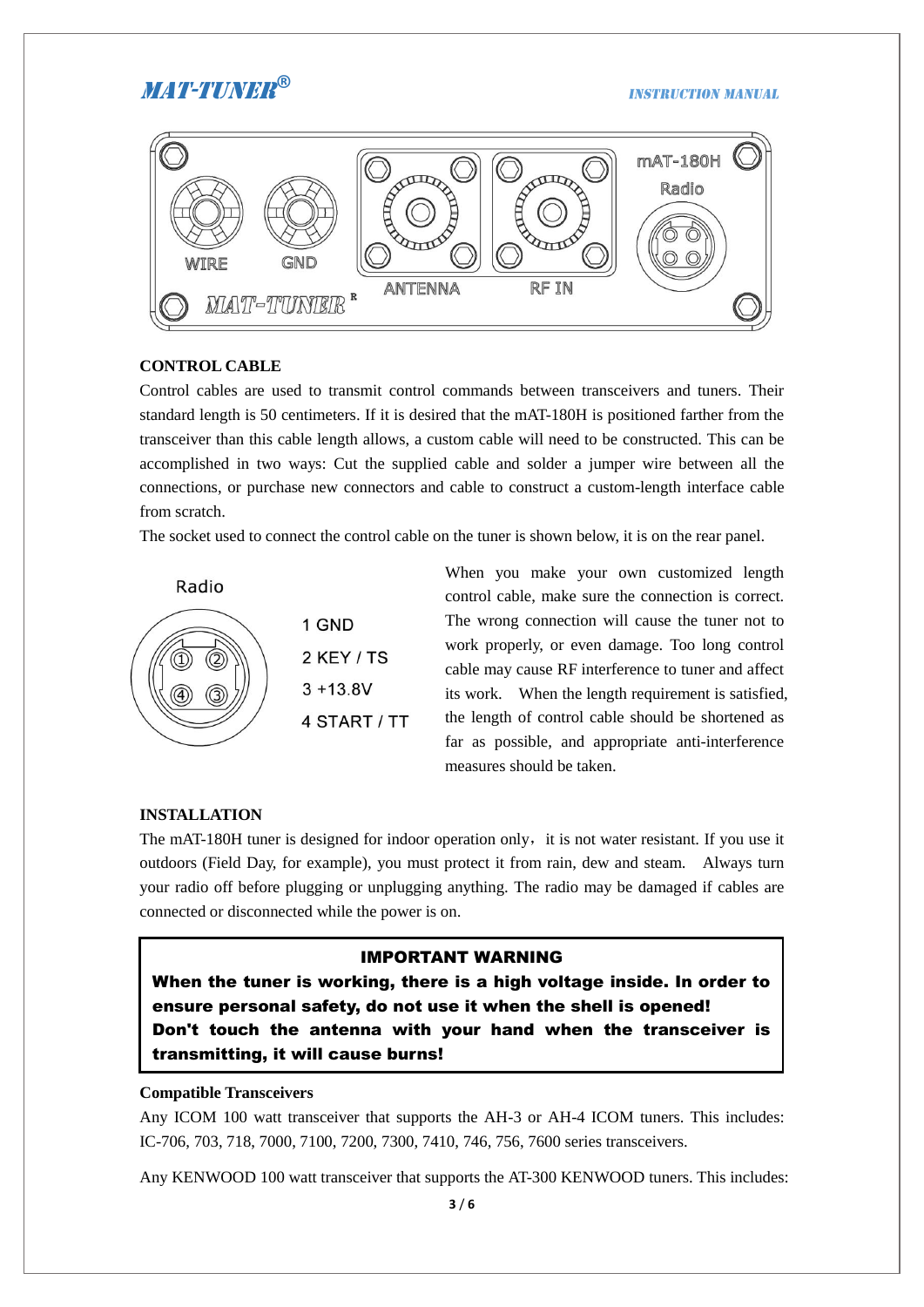TRC-80, TK-80, TS-2000, 50, 450, 480SAT (excluding HX version), 570, 590, 850, 870, 990, etc. KENWOOD TS-430, TS-440 are too old to use this tuner.

Other models of transceivers have not been tested yet. We will update this list after testing.

### **Installation**

1. Connect the HF/50 MHz antenna jack on the transceiver to the "RF IN" jack on the back of the mAT-180H, using a 50 ohm coax cable rated 120 watts or greater.

**Special Notice**: For some transceivers with built-in tuners, such as KENWOOD TS-480, TS-2000 and TS-590(S/SG), the external tuner must be connected to the ANT1. These transceivers will not initiate an external tuning cycle if ANT 2 is selected. Because their built-in tuners have been fixed to ANT2 and cannot be changed. When you don't know how a transceiver connects to an external tuner, please read the transceiver's user manual carefully.

2. Connect the supplied transceiver control cable to the mini-DIN 4-pin jack on the rear of the mAT-180H, marked "RADIO". Connect the other end of this cable to the "TUNER" jack on the rear of the transceiver. For ICOM transceivers, the control cable is mAT-CI, it has a four-pin plug for connecting the transceiver. For KENWOOD transceivers, the control cable is mAT-CK, it has a six-pin plug for connecting the transceiver.

Tips: For some ICOM transceivers, such as IC-M710, their TUNER sockets are not standard 4-pin sockets. After retrofitting their "TUNER" sockets, mAT-180H can still be used, just to ensure that each line in the socket is connected correctly. For the definition of each line in their sockets, please read the user manual of the transceiver. The same is true for KENWOOD transceivers.

3. Connect the antenna feedline coax to the "ANTENNA" jack on the rear of the mAT-180H.

4. Grounding the mAT-180H tuner will enhance its performance and safety. We recommends that you connect your tuner to a suitable ground; a common ground rod connected to buried radials is preferred, but a single ground rod, a cold water pipe, or the screw that holds the cover on an AC outlet can provide a serviceable ground. We strongly recommendsthe use of a properly installed, high quality lightning arrestor on all antenna cables.

### **TRANSCEIVERS SETTING**

Most transceivers can directly use external tuners without any menu settings, but some need to be set. If you are not sure whether your transceiver needs to set up a menu, read the section on external tuners in its user manual. For ICOM transceiver, reference can be made to the setting of AH-4 tuner, and for KENWOOD transceiver, reference can be made to the setting of AT-300 tuner. Following is an example of ICOM IC-718 to illustrate the menu settings:

### IC-718:

- Hold down [PWR] for 1 second to turn power OFF.
- While pushing and holding [SET], push [PWR] to turn ON the power.
- Push [UP] or [DN] one or more times to select [TUNER].
- Rotate the main dial to select "4." AH-4TUNER is selected.
- Hold down [PWR] for 1 second to turn power OFF.
- Push [PWR] to turn ON the power.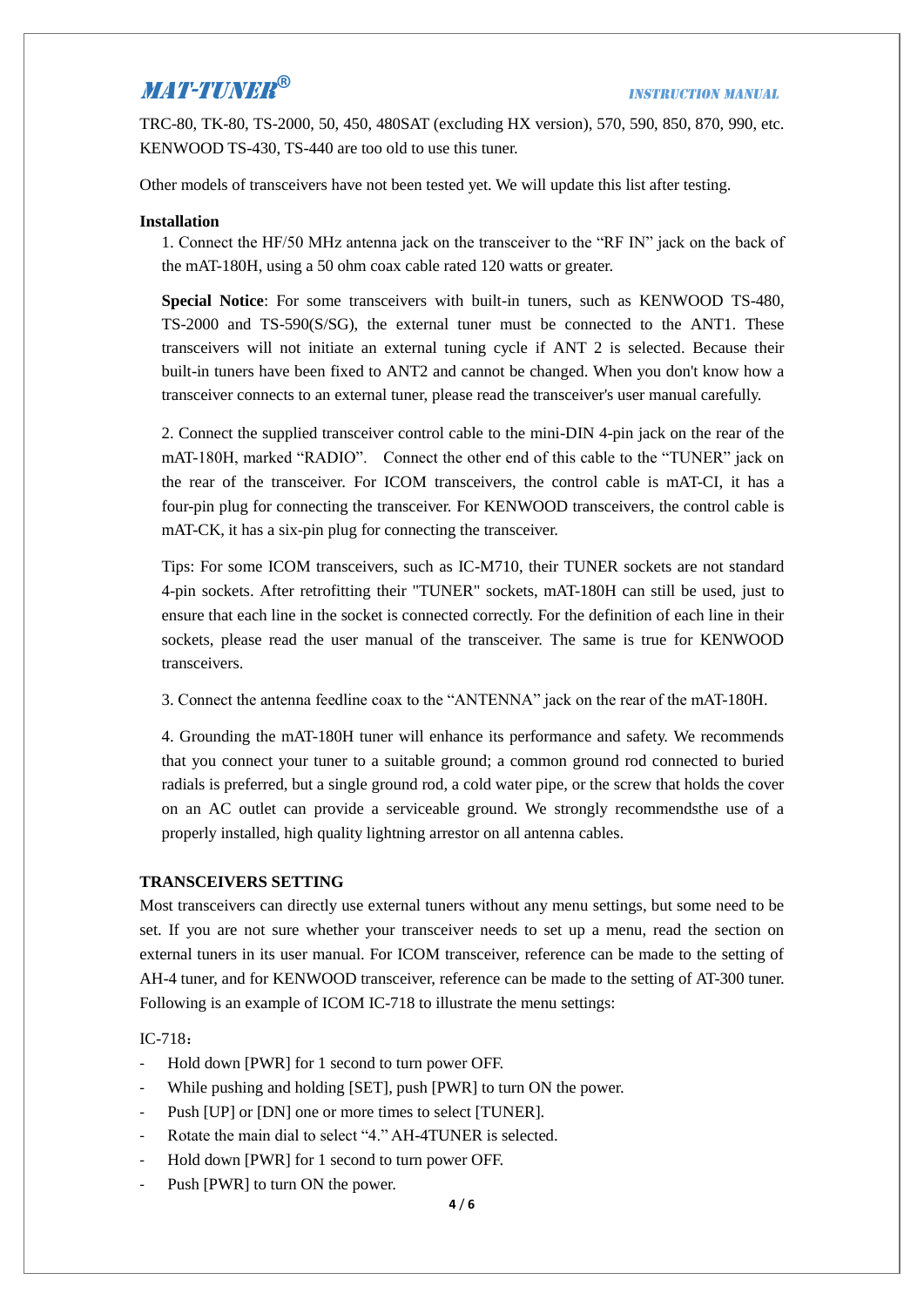### **OPERATION FROM THE TRANSCEIVER**

The operation of the mAT-180H tuner is very simple. It only needs a button on the front panel of the transceiver. On an ICOM transceiver, this button may be [TUNER](most models), [TUNER/CALL] (IC-7100, 706) or [TUNE] (IC-M710). On KENWOOD transceivers, it is usually marked as [AT]. In the following description, we call it [TUNER].

### **Start a tuning process**

The two brands of transceivers operate the same way, press and hold the [TUNER] button for more than 2 seconds, and the transceiver will automatically start a tuning process. The following operations are performed automatically by transceiver, without manual operation.

1. The radio will switch to CW mode, reduce power, and begin to transmit a carrier.

2. The tuner will begin a memory tuning cycle, If an acceptable SWR match is found in the memory tuning cycle, the tuning cycle ends. Otherwise, the mAT-180H automatically begins a full tuning cycle in an attempt to find a good match.

3. At the end of the tuning cycle, if the SWR is less than 2:1, the match data is stored in a memory associated with the selected frequency. If SWR is greater than 2:1, the current matching data will not be stored.

4. The transceiver restores the current mode and power level to the previous settings, and the tuning ends.

5. After tuning is completed, when the tuner is working normally, the four indicator lights on the front panel are used to display the current SWR.

### **Manual fine-tuning**

At any time, users can fine-tune the current SWR through the four buttons ([CUP],[CDN], [LUP],[LDN]) on the front panel of the tuner to get a lower SWR. After the manual fine-tuning, press the SAVE button to manually save the current matching data in the memory corresponding to the current frequency.

#### **Online/Bypass**

For some transceivers, the ONLINE/BYPASS state of the tuner can be switched by pressing the [TUNER] button. If the tuner is online, the "TUNER" tag is displayed on the display screen of the transceiver.

#### **OPERATION FROM TUNER**

Users can also start tuning through the TUNE button on the front panel of the mAT-180H. The method is:

- Set the radio to the FM,FSK or RTTY mode, in order to make the transceiver output a stable carrier signal
- Make the power reduced to 10 watts or less.
- Press and hold the transceiver's [PTT] button, then press the [TUNE] button once on the front panel of mAT-180H to start the automatic tuning.
- Return to the previous mode and power level after tuning, the tuning process completion.

### **LEDS**

There are four indicator LEDs on the front panel of mAT-180H. The PWR LED is the power light,